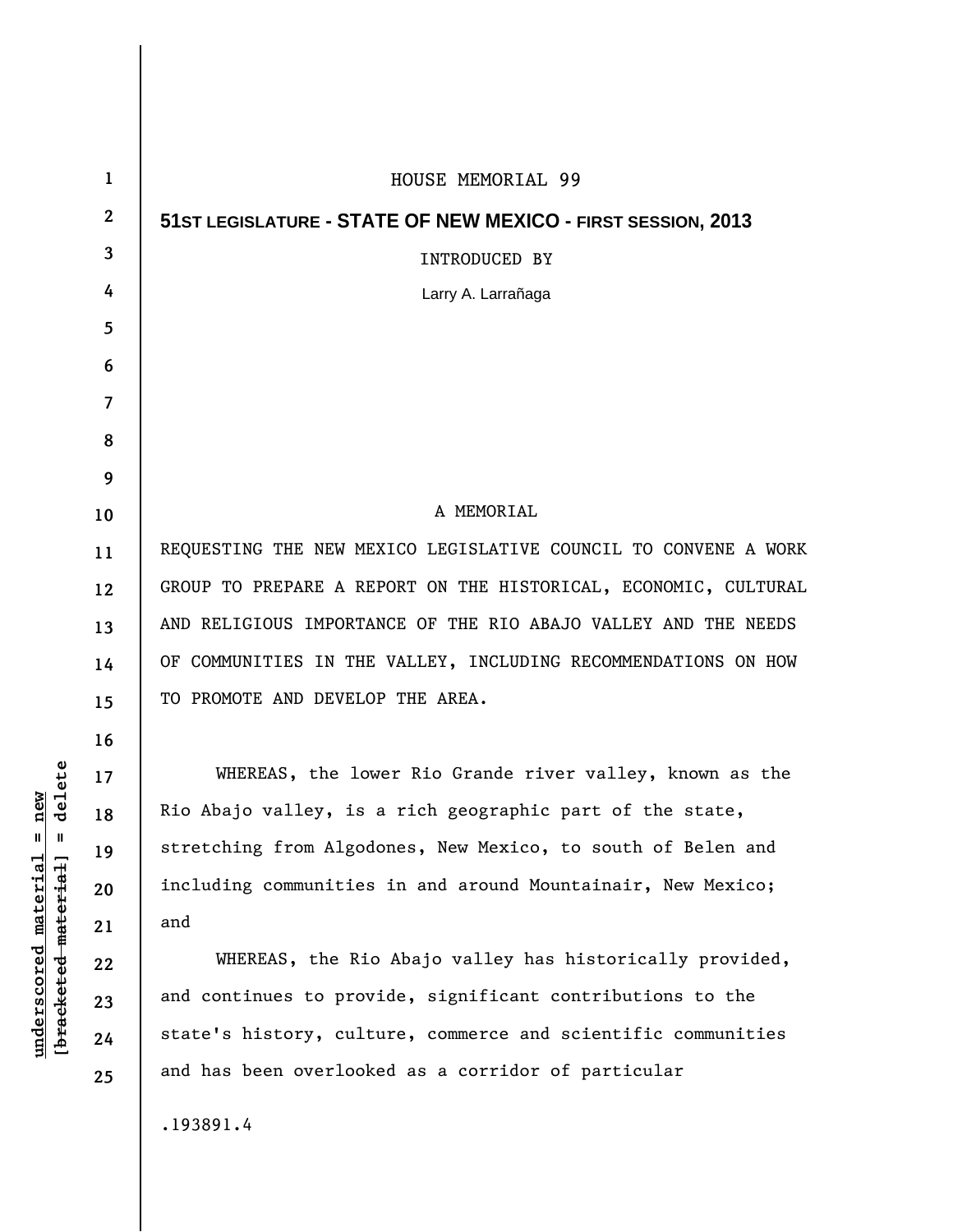**1**  significance in the state; and

**2 3 4 5 6 7 8 9 10 11 12 13 14 15 16**  WHEREAS, New Mexico towns and cities in the Rio Abajo valley offer important historical and cultural features in communities that are otherwise struggling to survive; and WHEREAS, the Rio Abajo valley communities of Socorro, Belen, Tome, Los Lunas, Los Padillas, Peralta, Armijo, Atrisco, Barelas, Old Albuquerque, Los Ranchos, Alameda, Bernalillo and Algodones were crucial to historical agricultural production in New Mexico; and WHEREAS, famous routes such as El Camino Real, the Turquoise Trail, the Santa Fe Trail, the Salt Mission Trail, the Enchanted Circle, United States Route 66 and the Jornado del Muerto, now known as El Camino Real de Tierra Adentro, traverse the "Land of Enchantment", and several of the routes run through the Rio Abajo valley; and WHEREAS, New Mexico's landscape, and specifically the Rio

Abajo valley, is regarded by Native Americans and others as sacred land; and

WHEREAS, much has been documented about the history, mystery, myths and miracles of Spain's venerable Maria de Jesus de Agreda, also known as the "Blue Nun", and her influence on the ancient Jumano and Isleta peoples and other early New Mexicans, particularly those who lived in the Rio Abajo valley; and

WHEREAS, pilgrimages to New Mexico are made to visit .193891.4  $- 2 -$ 

delete **[bracketed material] = delete**  $underscored$  material = new **underscored material = new**  $\mathbf{I}$ bracketed material

**17** 

**18** 

**19** 

**20** 

**21** 

**22** 

**23** 

**24** 

**25**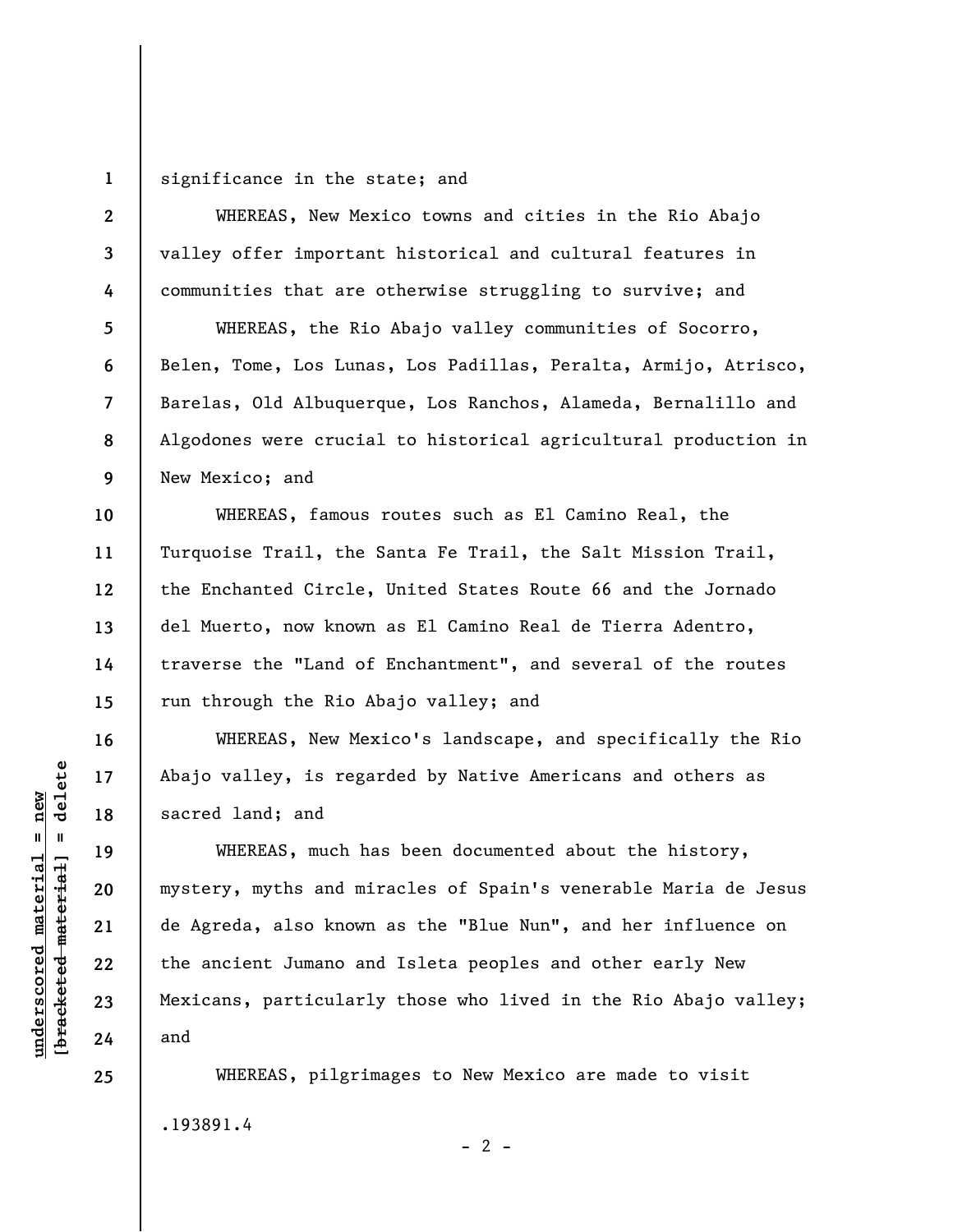cultural, historical and religious sites in the state, including sites near Mountainair, New Mexico, such as the ancient pueblo villages of Abo, Gran Quivira and Quarai; at Salinas Pueblo Missions national monument; and

WHEREAS, recent pilgrimages to the Rio Abajo valley have been made, and future pilgrimages are planned, in honor of the Blue Nun, whose influence in and around the Salinas Pueblo Missions national monument is felt and acknowledged by many to this day; and

WHEREAS, other national and state monuments and significant sites, including El Camino Real international heritage center and El Camino Real de Tierra Adentro national historic trail, are located in and around the Rio Abajo valley; and

WHEREAS, pilgrimages and tourism in and around the Rio Abajo valley are helping to establish international relationships and to foster friendships and economic exchange at many levels, highlighting the historical, cultural, commercial and scientific importance of the Rio Abajo valley; and

WHEREAS, the people of New Mexico benefit when communities, organizations and governmental bodies and agencies are provided with support for community development, research, public education, programs related to local history and culture, and economic and social stabilization; and

 $-3 -$ 

.193891.4

 $\frac{1}{2}$  intereted material = delete **[bracketed material] = delete**  $underscored$  material = new **underscored material = new**

**1** 

**2** 

**3** 

**4** 

**5** 

**6** 

**7** 

**8** 

**9** 

**10** 

**11** 

**12** 

**13** 

**14** 

**15** 

**16** 

**17** 

**18** 

**19** 

**20** 

**21** 

**22** 

**23** 

**24** 

**25**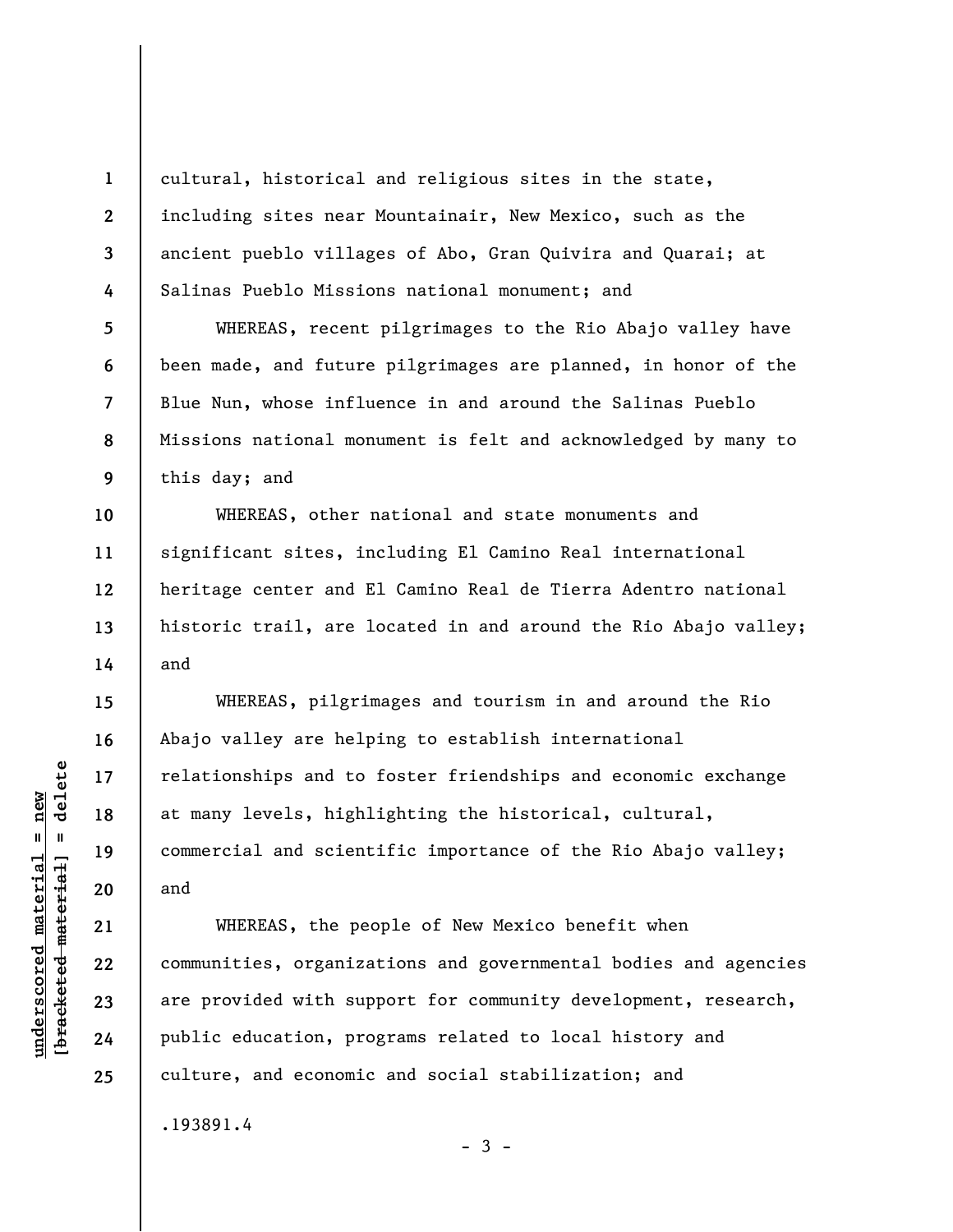WHEREAS, areas in the Rio Abajo valley have great economic potential and are primed for development; and

WHEREAS, economic revival of the Rio Abajo valley can and should be fostered through the application of available resources to enhance commerce and tourism in the area, as well as through international, national and statewide promotion of this culturally and historically significant area of the state;

**8 9 10 11 12 13 14 15**  NOW, THEREFORE, BE IT RESOLVED BY THE HOUSE OF REPRESENTATIVES OF THE STATE OF NEW MEXICO that the New Mexico legislative council be requested to convene a work group to prepare a report on the importance of the Rio Abajo valley and the needs of the communities within the Rio Abajo valley, including recommendations on how to support the development and promotion of the valley's historical, cultural, commercial and scientific attributes; and

BE IT FURTHER RESOLVED that the work group consist of at least one representative each from:

A. the economic development department;

B. the cultural affairs department;

C. the tourism department; and

D. the New Mexico institute of mining and technology, the university of New Mexico and New Mexico state university, from within a department emphasizing history, archaeology, anthropology, culture, agribusiness or the sciences; and

.193891.4

 $=$  delete **[bracketed material] = delete**  $underscored material = new$ **underscored material = new** bracketed material

**1** 

**2** 

**3** 

**4** 

**5** 

**6** 

**7** 

**16** 

**17** 

**18** 

**19** 

**20** 

**21** 

**22** 

**23** 

**24** 

**25** 

- 4 -